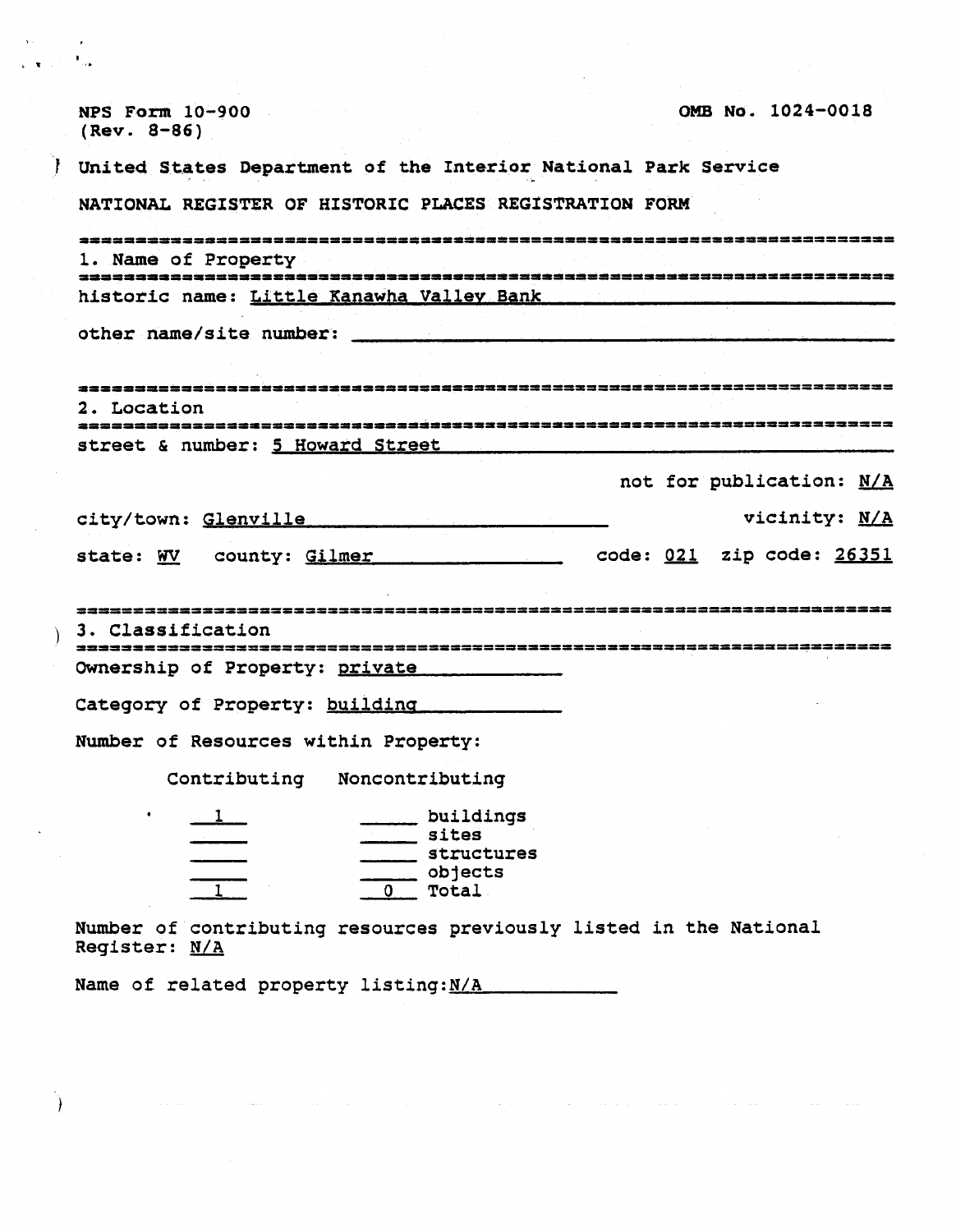| 4. State/Federal Agency Certification                                                                                                | ---------------------------- |         |
|--------------------------------------------------------------------------------------------------------------------------------------|------------------------------|---------|
| As the designated authority under the National Historic Preservation Act                                                             |                              |         |
| of 1986, as amended, I hereby certify that this $\times$ nomination                                                                  |                              |         |
| request for determination of eligibility meets the documentation<br>standards for registering properties in the National Register of |                              |         |
| Historic Places and meets the procedural and professional requirements                                                               |                              |         |
| set forth in 36 CFR Part 60. In my opinion, the property $X$ meets                                                                   |                              |         |
| does not meet the National Register Criteria. __ See continuation                                                                    |                              |         |
| sheet.                                                                                                                               |                              |         |
| $11111 \rightarrow 111$                                                                                                              | $-\frac{6/26}{9}$            |         |
| Signature of Certifying Official                                                                                                     |                              |         |
|                                                                                                                                      |                              |         |
| State or Federal agency and bureau                                                                                                   |                              |         |
|                                                                                                                                      |                              |         |
|                                                                                                                                      |                              |         |
| In my opinion, the property ___ meets ___ does not meet the National                                                                 |                              |         |
| Register criteria. __ See continuation sheet.                                                                                        |                              |         |
|                                                                                                                                      |                              |         |
| Signature of commenting or other official                                                                                            | Date                         |         |
|                                                                                                                                      |                              |         |
| State or Federal agency and bureau                                                                                                   |                              |         |
|                                                                                                                                      |                              |         |
|                                                                                                                                      |                              |         |
| ,,,,,,,,,,,,,,,,,,,                                                                                                                  |                              |         |
| 5. National Park Service Certification                                                                                               |                              |         |
|                                                                                                                                      |                              |         |
| I, hereby certify that this property is:                                                                                             |                              |         |
| entered in the National Register                                                                                                     |                              |         |
| __ See continuation sheet.                                                                                                           |                              |         |
| determined eligible for the                                                                                                          |                              |         |
| National Register                                                                                                                    |                              |         |
| See continuation sheet.<br>determined not eligible for the                                                                           |                              |         |
| National Register                                                                                                                    |                              |         |
| removed from the National Register                                                                                                   |                              |         |
|                                                                                                                                      |                              |         |
|                                                                                                                                      |                              |         |
|                                                                                                                                      |                              |         |
|                                                                                                                                      | Signature of Keeper          | Date of |
|                                                                                                                                      |                              | Action  |
|                                                                                                                                      |                              |         |
|                                                                                                                                      |                              |         |
| 6. Function or Use                                                                                                                   |                              |         |
|                                                                                                                                      |                              |         |
|                                                                                                                                      |                              |         |
|                                                                                                                                      |                              |         |
|                                                                                                                                      |                              |         |
|                                                                                                                                      |                              |         |
|                                                                                                                                      |                              |         |

 $\label{eq:2.1} \frac{1}{\sqrt{2}}\left(\frac{1}{\sqrt{2}}\right)^{2} \left(\frac{1}{\sqrt{2}}\right)^{2} \left(\frac{1}{\sqrt{2}}\right)^{2} \left(\frac{1}{\sqrt{2}}\right)^{2} \left(\frac{1}{\sqrt{2}}\right)^{2} \left(\frac{1}{\sqrt{2}}\right)^{2} \left(\frac{1}{\sqrt{2}}\right)^{2} \left(\frac{1}{\sqrt{2}}\right)^{2} \left(\frac{1}{\sqrt{2}}\right)^{2} \left(\frac{1}{\sqrt{2}}\right)^{2} \left(\frac{1}{\sqrt{2}}\right)^{2} \left(\$ 

 $\label{eq:2.1} \mathcal{L}_{\mathcal{A}}(\mathcal{A})=\mathcal{L}_{\mathcal{A}}(\mathcal{A})\mathcal{A}(\mathcal{A})=\mathcal{L}_{\mathcal{A}}(\mathcal{A})\mathcal{A}(\mathcal{A}).$ 

 $\langle t \rangle$  $\mathcal{F}_{\mathcal{A}}$  .

 $\begin{array}{c} \frac{1}{2} \\ 1 \end{array}$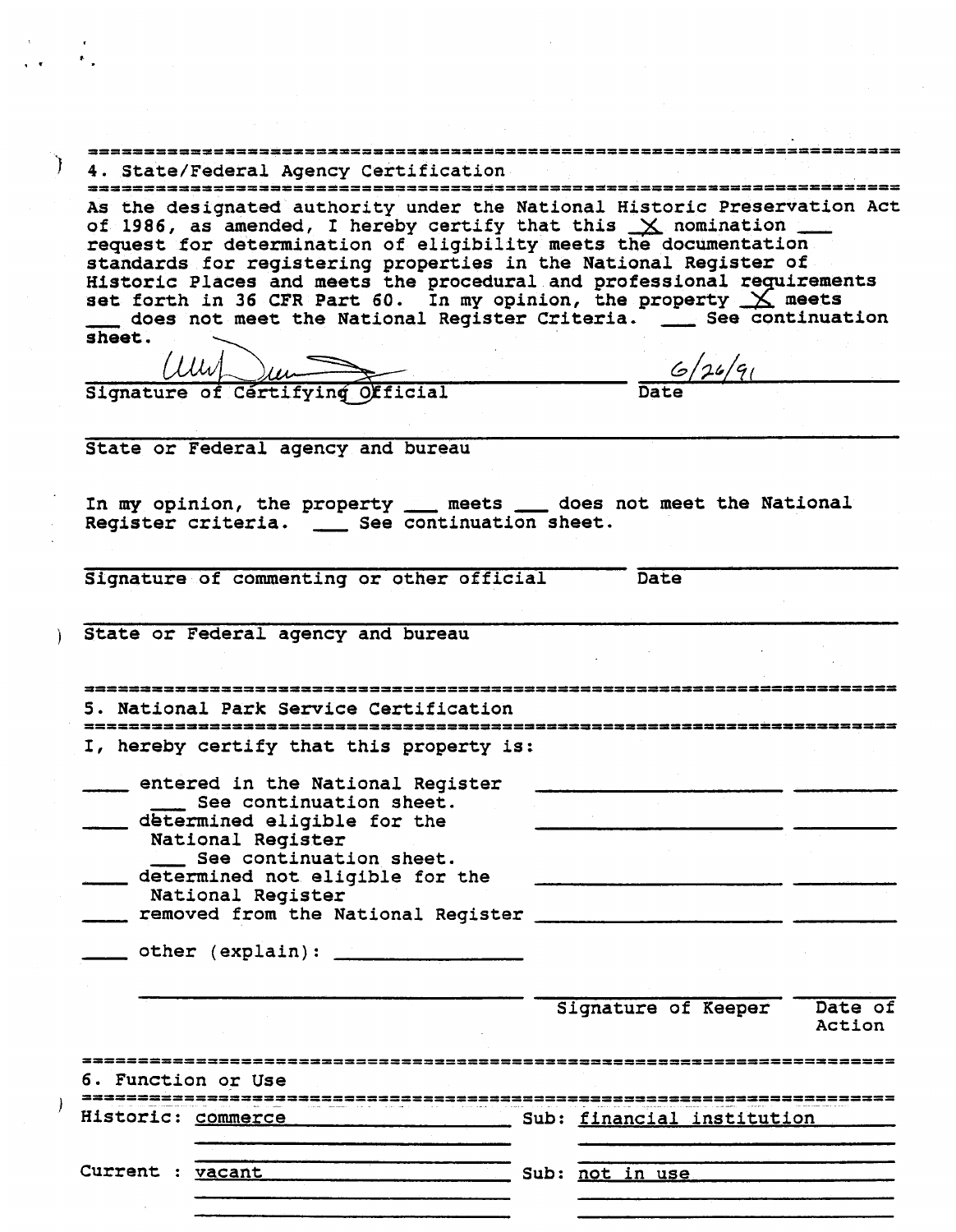| Architectural Classification:                                                                                    |       |       |  |  |
|------------------------------------------------------------------------------------------------------------------|-------|-------|--|--|
| Classical Revival/Neo-Classical Revival                                                                          |       |       |  |  |
|                                                                                                                  |       |       |  |  |
| Other Description:                                                                                               |       |       |  |  |
| Materials: foundation concrete ______ roof asphalt<br>walls                                                      | metal | other |  |  |
| Describe present and historic physical appearance. x See continuation<br>sheet.                                  |       |       |  |  |
| 8. Statement of Significance                                                                                     |       |       |  |  |
| Certifying official has considered the significance of this property in<br>relation to other properties: locally |       |       |  |  |
| Applicable National Register Criteria: C                                                                         |       |       |  |  |
| Criteria Considerations (Exceptions) : B                                                                         |       |       |  |  |
| Areas of Significance: Architecture                                                                              |       |       |  |  |
|                                                                                                                  |       |       |  |  |
|                                                                                                                  |       |       |  |  |
|                                                                                                                  |       |       |  |  |
| Period(s) of Significance: 1901-1916                                                                             |       |       |  |  |
| Significant Dates<br>$\sim$ 31                                                                                   | N/A   |       |  |  |
| Significant Person(s): N/A                                                                                       |       |       |  |  |
|                                                                                                                  | N/A   |       |  |  |
| Cultural Affiliation:                                                                                            |       |       |  |  |

 $\mathcal{A}^{\mathcal{A}}$  $\ddot{\phantom{a}}$  .

℩

 $\lambda$ 

 $\big)$ 

State significance of property, and justify criteria,<br>considerations, and areas and periods of significance noted above.<br>X. See continuation sheet.

 $\sim$  100  $\pm$  100  $\pm$ 

المتدخلة والجووا وسيطا ومنسو ووسس استدوارو والمروان وسجاوين حسيدسن النيابي والترابيب المتحدثة والمراوي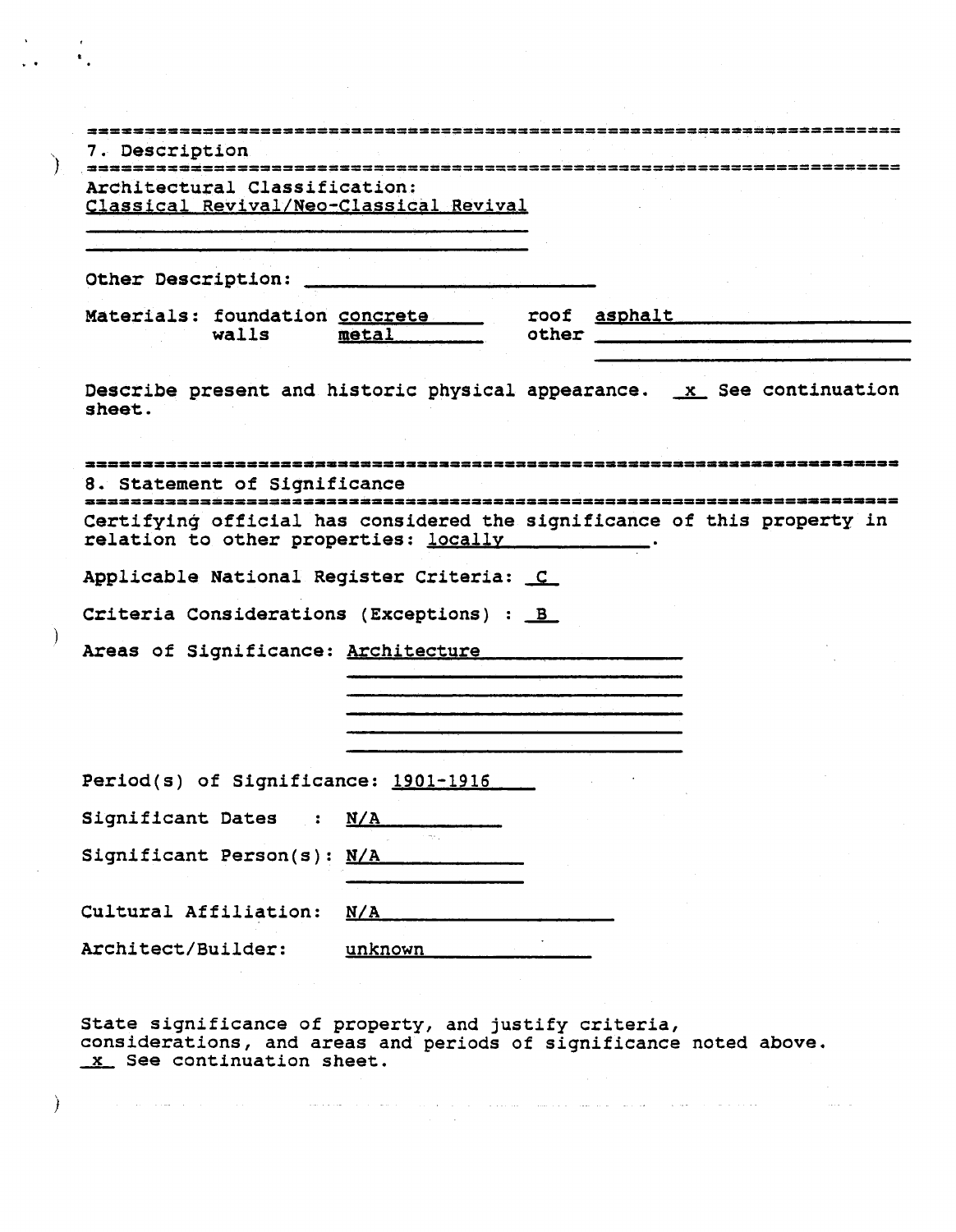United States Department of the Interior National Park Service

NATIONAL REGISTER OF HISTORIC PLACES **CONTfNUATION S#EET** 

Section number  $\qquad \qquad$  Page  $\qquad \qquad$  1

The Little Kanawha Valley Bank is a simple, rectangular box planned building with a single story. It sits on a low concrete block foundation and has a flat roof.

The facade is located on a short end of the rectangle and includes a large, fixed sash window and a canted entrance bay. The single pane door with a transom stands under the roof's corner. A short flight of concrete steps ascends to the entrance. The long side of the building facing the street includes an even arrangement of five double-hung windows. The street includes an even arrangement of five double-hung windows. rear of the building has two bays of windows and the other long side has none.

Pressed metal covers all four sides of the bank. Underneath the metal, is a diagonal board frame to which the metal is applied. On three walls, the sheet metal is designed to look like blocks of stone. The facade, however, is a smooth metal with pilasters flanking the window and door. These pilasters are fluted and have egg and dart capitals.

A broad entablature is a false extension of the roofline that surrounds three sides of the building. The ceiling only rises to the base of the entablature so the roofline is actually lower than it appears to be on the exterior. The rear of the building is the only place where the false front is revealed. The entablature includes simple classical detail that defines the building's character. The dentil cornice extends along all three sides. The frieze is blank on the front but displays the bank's name using applied letters. The frieze on the side has an Adamesque swag that extends the length of the side.

The Little Kanawha Valley Bank's interior consists of two rooms. The main room occupies roughly two-thirds of the plan. Originally a tellers' cage divided this room but since its removal, the space is completely open. Two horizontal panelled doors open into the back room. Located here were the banker's office and the safe. A small bathroom with partition walls has been incorporated into this room. Tongue and groove horizontal panelling covers the interior walls of both rooms and plywood has replaced the original hard wood floors.

Very few alterations have changed the appearance of the bank's turn-of-the-century appearance. Inside and out, the original materials<br>and spaces have been left intact. The only noticeable alterations are the<br>added bath and the new floor. Other than this, the building only suffers added bath and the new floor. Other than this, the building only suffers slightly from disrepair which can be attributed to its age rather than lack of maintenance.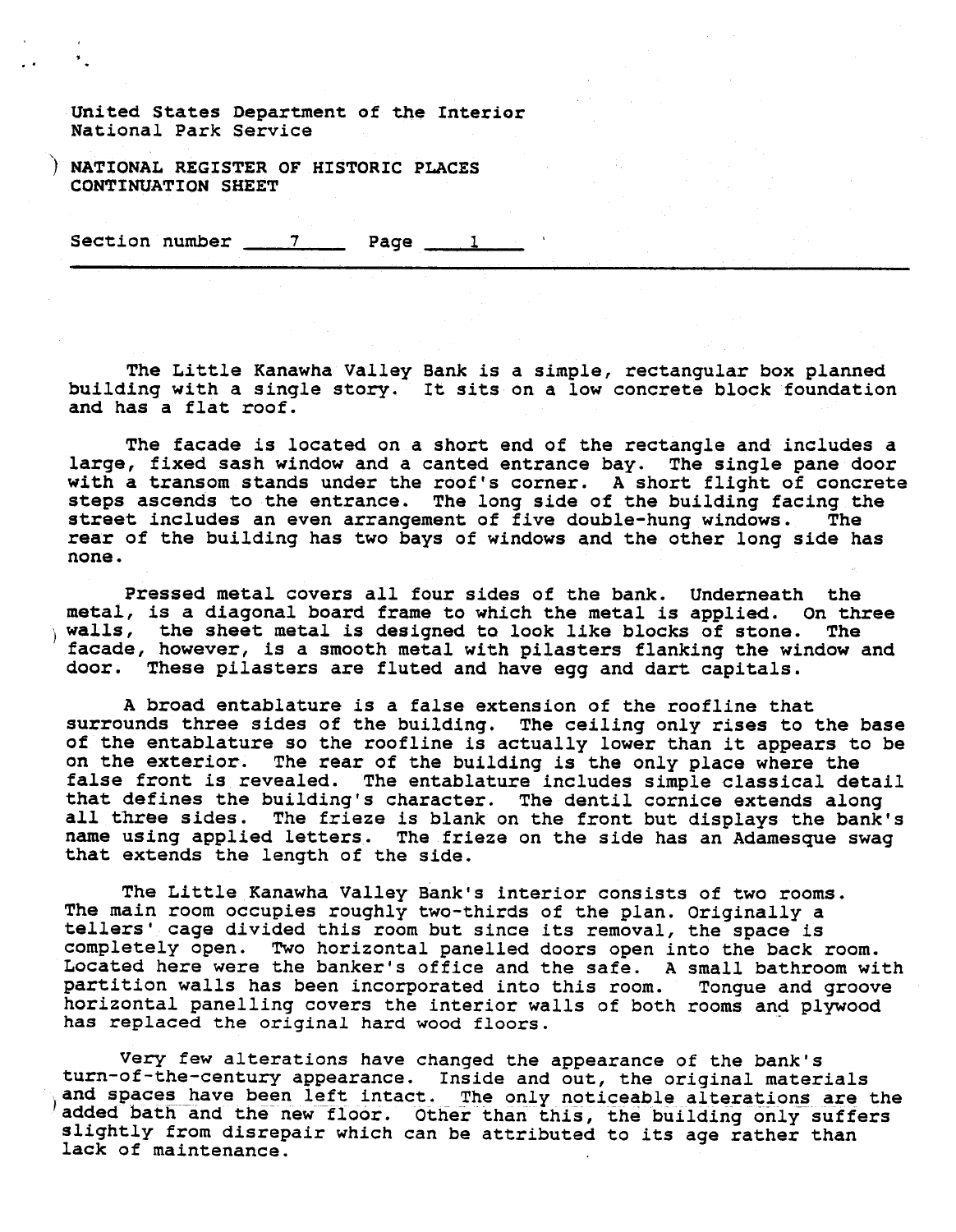United States Department of the Interior National Park Service

) National Register of Historic Places Continuation Sheet

Section number 8 Page 1

The Little Ranawha Valley Bank received its charter in 1901 and its building was built during the same year. In 1906, this institution merged with the First National Bank, together forming the Kanawha Union Bank. The Kanawha Union bank continued to operate in the Little Kanawha Valley Bank building until 1916 when it outgrew the small facility. The building has served various functions since that time and was moved three times but is now situated on a lot roughly a block from its original location.

The Little Kanawha Valley Bank is eligible for listing in the National Register of Historic Places under criterion C in the area of architecture. It is architecturally significant for its pressed metal material and for its use of classical detail. Pressed metal was a popular building material during the early twentieth century and was probably used widely in West Virginia. The low cost of the material allowed the bank to ) imitate the impressive classical fronts of larger, urban financial institutions. Currently it is one of two pressed metal buildings in Glenville. It will soon be the only one because the other metal building is being remodeled and stripped of its metal. The bank is perhaps the only structure in the entire county that has a pressed metal front with classical detail.

The bank's sheet metal exterior is its most notable characteristic. Since the 18th century, American buildings have displayed ornamentation in a variety of metals. Very little of this decorative metal, however, appeared on typical houses. It was instead reserved for grand houses and large commercial and religious buildings. Technological developments after 1800 led to a greater variety of metals available at a lower cost. Pressed metal provided ornamentation for a relatively low price. It was easy to order through manufacturers' catalogues and was simple to install. Some critics argued that sheet metal elements were nothing but imitations of those fashioned from other materials. The metal's low cost, high quality, and availability guaranteed a ready market, however, and the material became commonplace across the country. One manufacturer, the George **L.** Mesker Company of Evansville, Indiana, sold hundreds of pressed-metal fronts during the end of the 19th century at the peak of catalogue trade. These facades were made of components which could be combined in a variety of ways allowing variation upon the styles illustrated in the catalogues.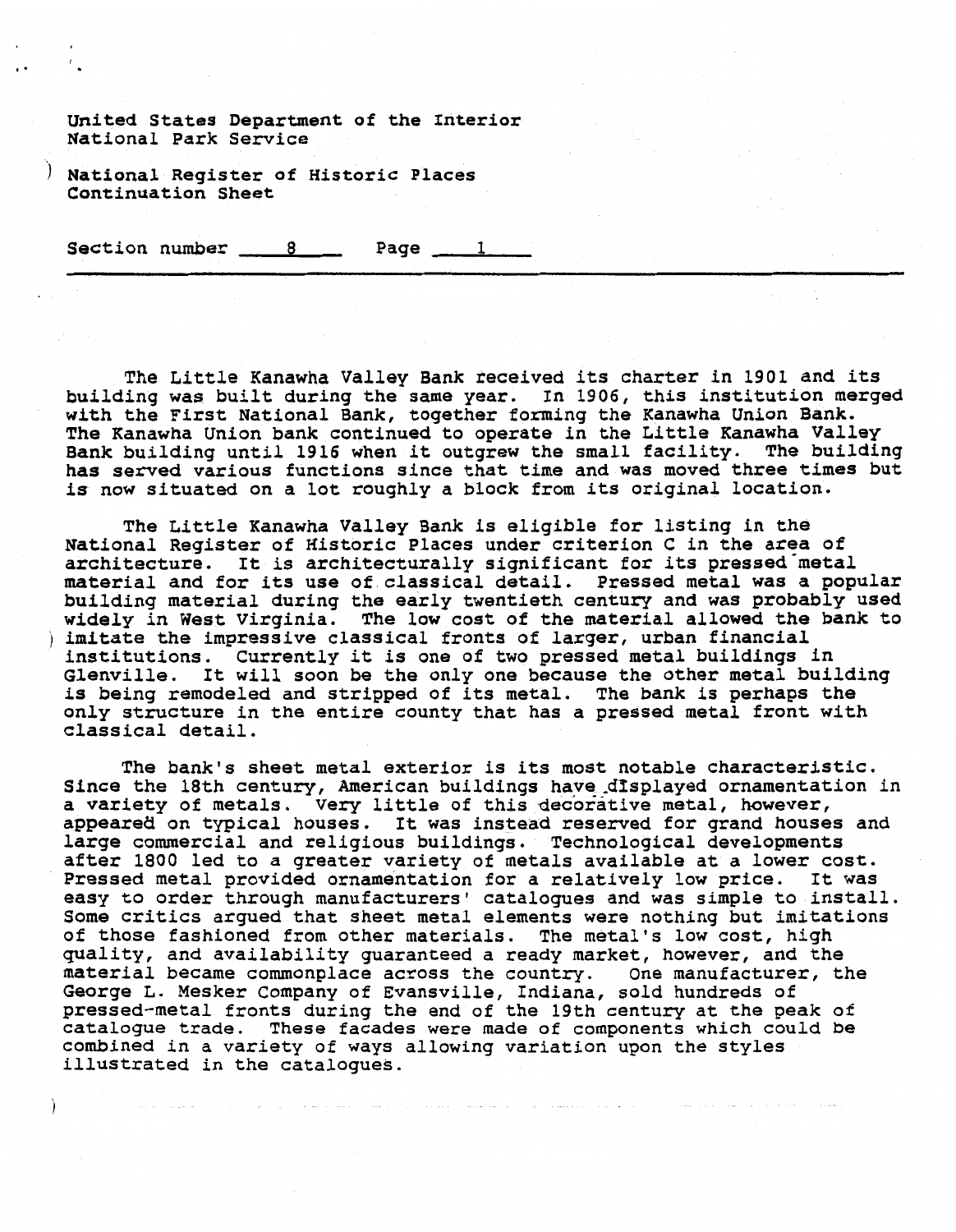. ( **PS Form 10-900)** 

**United States Department of the Interior National Park Service**  United States Department of the Interior<br>National Park Service<br>National Register of Historic Places<br>Continuation Sheet<br>Section number 8 Page 2

) **National Register of Historic Places Continuation Sheet** 

**Because of sheet metal's availability and low cost, modest buildings like the Little Kanawha Valley Bank could add ornamentation that otherwise would have been impossible. Classical architectural styles proved to be the most popular style for large banks across the county. It added an appearance of stability and strength to those institutions. A cut stone, marble, or even concrete classical structure would have been impractical for a small bank. An inexpensive and durable material like metal, however, allowed smaller organizations to have the same detail without the expense. The Little Kanawha Valley Bank took advantage of this material which gave it the classical detail of the monumental banks but on a smaller scale.** 

**Sheet metal was a ubiquitious material but became less popular after the 1930's. Many buildings that had been covered with metal were stripped**  <sup>j</sup>**of it, allowing the frame structure below to be exposed. The use of metal is currently becoming more popular but those that were originally covered with the material during the tun-of-the-century are few. Although the Little Kanawha Valley Bank has been moved, it still retains its original sheet metal exterior and stands as it appeared in 1901.**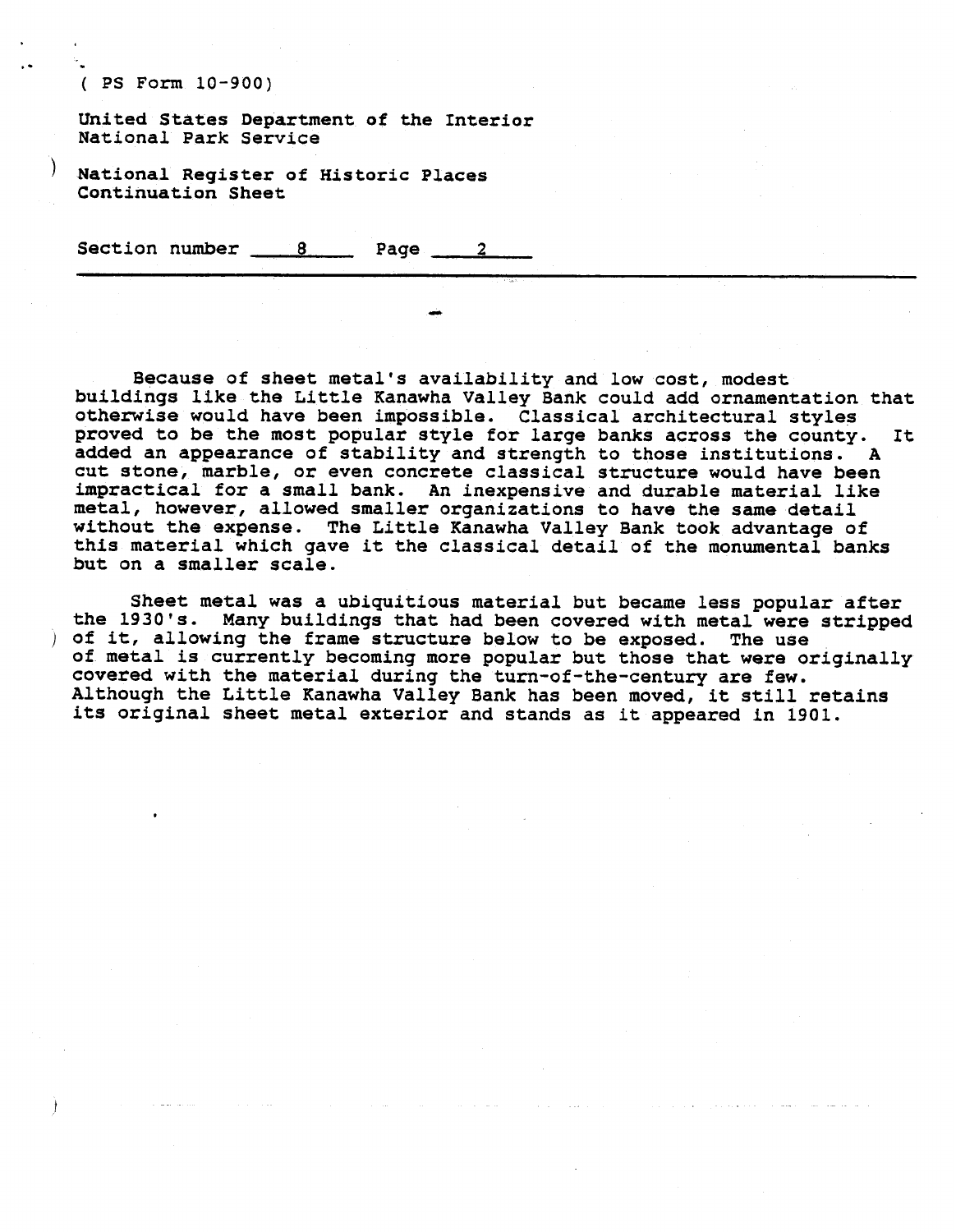( **PS Form 10-900)** 

**United States Department of the Interior National Park Service** 

**National Register of Historic Places Continuation Sheet** 

Section number 9 Page 1

## Bibliography

Chase, David, and Carolyn Laray. Sheet Metal Craftsmanship: Progress in **Buildinq. Washington, D.C.: National Building Museum, 1988.** 

**Gayle, Margot, David W. Look, and John G. Waite. Metals in America's Historic Buildings. Uses and Preservation Treatments. Washington, D.C.: U.S. Dept. of the Interior, Technical Preservation Services Division,** 

**1980.<br>Kahn, Eve M.** "Architectural Metalwork". Traditional Building. Nov./Dec. **1989.** 

**SHPO** - **survey and technical services files.** 

**Wells, Nelson. "Little Kanawha Valley Bank Renovation". The West Virainia State Folk FestivaL, p. 6.** 

Young, Bayard. "Glenville as it Was...As it Is". The Parkersburg News, July 10, 1977, p. 56.

) **site visit and conversation with Nelson Wells and Women's Club members, April 30, 1991.**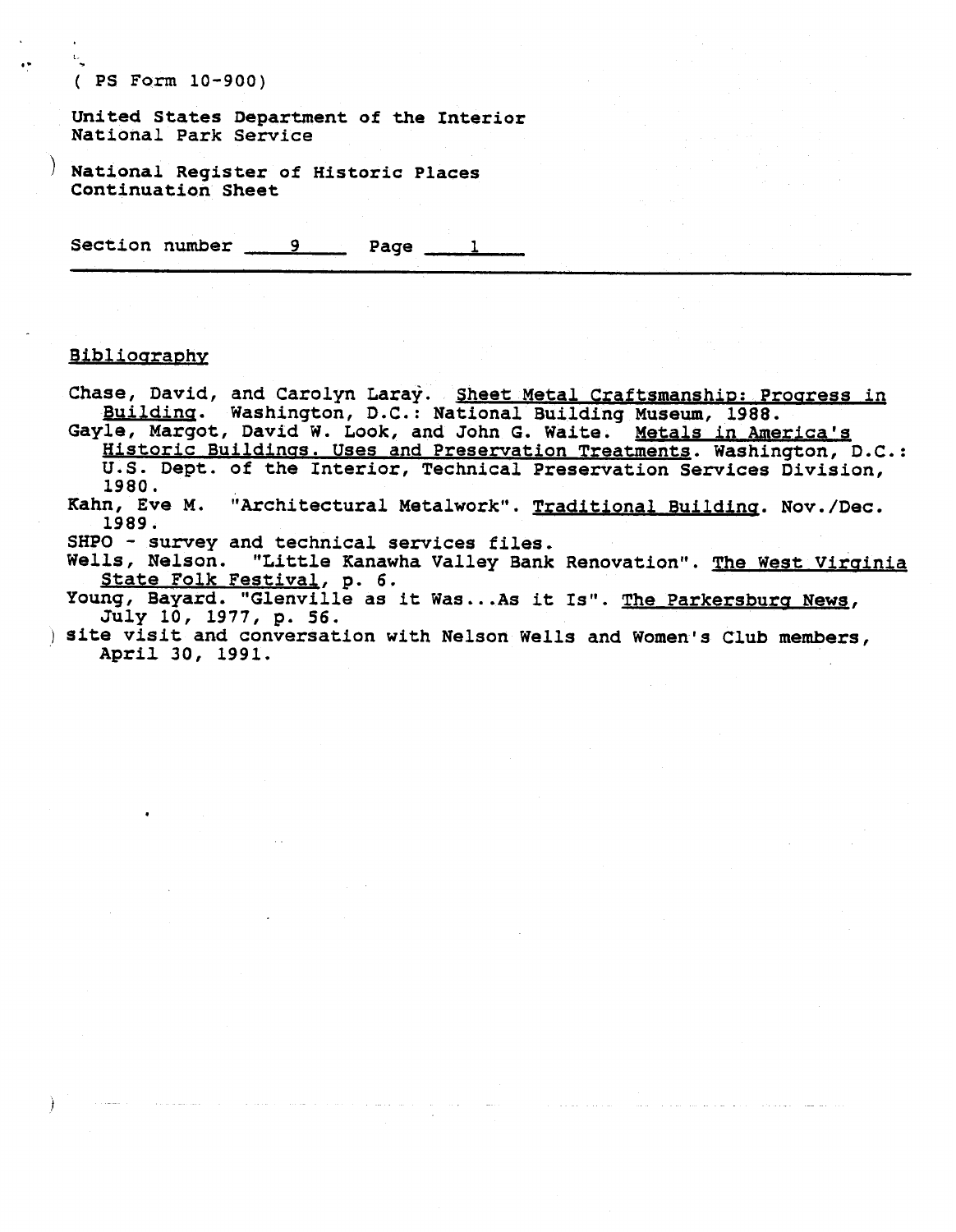| 9. Major Bibliographical References                                                                                                                                                                                                                                                                                                                                           |
|-------------------------------------------------------------------------------------------------------------------------------------------------------------------------------------------------------------------------------------------------------------------------------------------------------------------------------------------------------------------------------|
| 3223333383333333333333333 <del>3</del> 33444555                                                                                                                                                                                                                                                                                                                               |
| x See continuation sheet.                                                                                                                                                                                                                                                                                                                                                     |
| Previous documentation on file (NPS):                                                                                                                                                                                                                                                                                                                                         |
| preliminary determination of individual listing (36 CFR 67) has been<br>requested.<br>previously listed in the National Register<br>previously determined eligible by the National Register<br>designated a National Historic Landmark<br>_ recorded by Historic American Buildings Survey # ________<br>recorded by Historic American Engineering Record # _______           |
| Primary Location of Additional Data:                                                                                                                                                                                                                                                                                                                                          |
| x State historic preservation office<br>_ Other state agency<br>_ Federal agency<br>_ Local government<br><b>University</b>                                                                                                                                                                                                                                                   |
|                                                                                                                                                                                                                                                                                                                                                                               |
| 10. Geographical Data<br>Acreage of Property: less than one acre                                                                                                                                                                                                                                                                                                              |
| UTM References: Zone Easting Northing Zone Easting Northing                                                                                                                                                                                                                                                                                                                   |
| <u>17 514200 4309220</u> B<br>${\bf A}$<br>D<br>C                                                                                                                                                                                                                                                                                                                             |
| Verbal Boundary Description: ____ See continuation sheet.<br>The boundary begins on the northwest side of Howard Street where Bank<br>Street and Howard Street meet. The property extends 50' along Howard<br>Street to the southeast then north 20'. The rectangle is completed after<br>extending 50' to the west then 20' to the south.                                    |
| Boundary Justification: ___ See continuation sheet.<br>The bank's boundaries were determined when the owners moved the building<br>to this location. It is carefully situated on the lot so that it is<br>oriented to the street the same way it was originally. The bank sits the<br>same distance from the street as the other houses and is spaced evenly<br>between them. |
| 11. Form Prepared By                                                                                                                                                                                                                                                                                                                                                          |
| ن در بازی از این مسلم بازی در بازی استفاده بود. از این مسلم بازی بازی از این مسلم به منطق بازی از این مسلم به<br>Name/Title: Stacy Sone, surveyor                                                                                                                                                                                                                             |
| Organization: SHPO<br>Date: May 8, 1991                                                                                                                                                                                                                                                                                                                                       |
| Street & Number: Cultural Center<br>Telephone: 304-348-0240                                                                                                                                                                                                                                                                                                                   |

 $\rightarrow$ 

 $\bullet$  $\ddot{\phantom{a}}$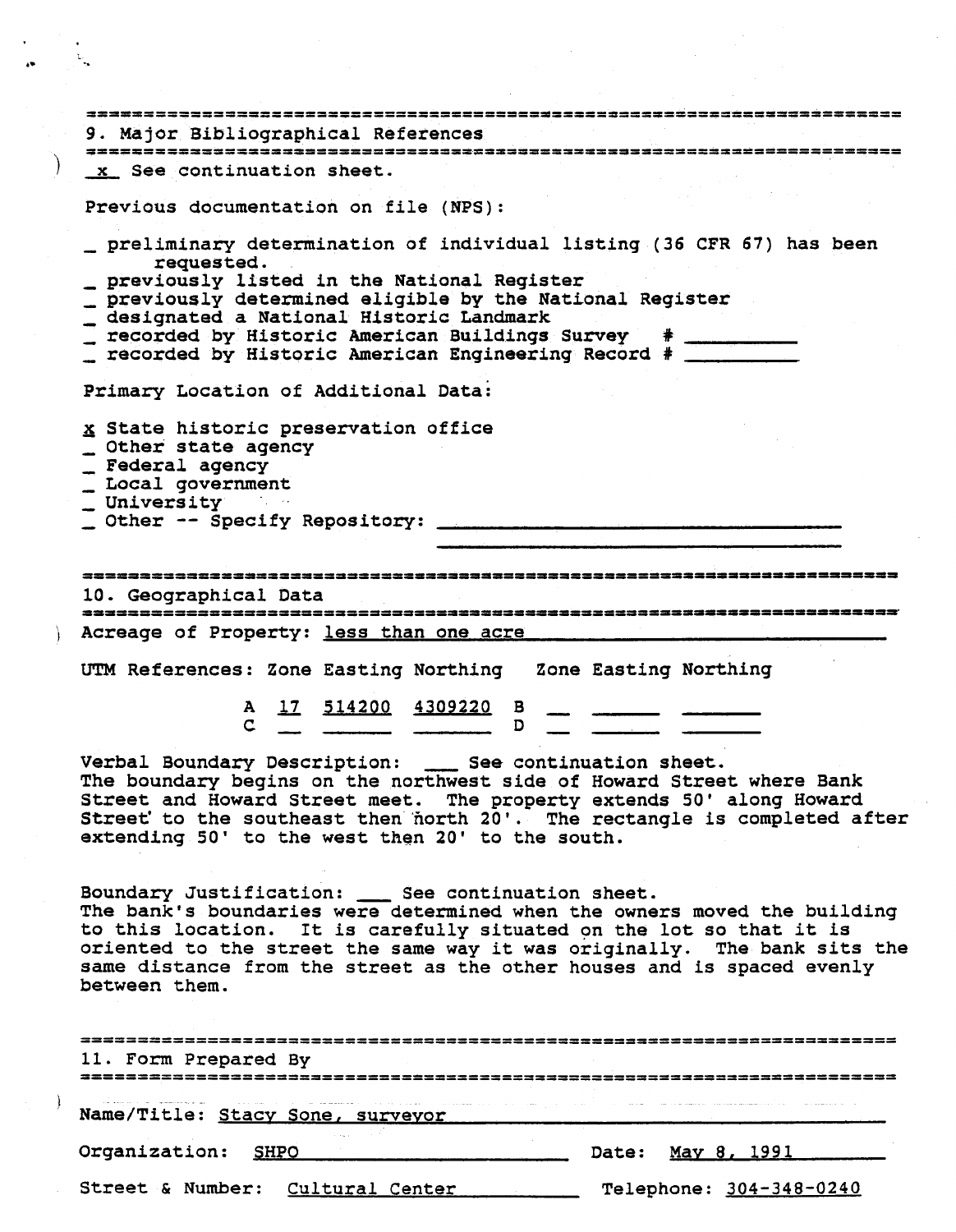